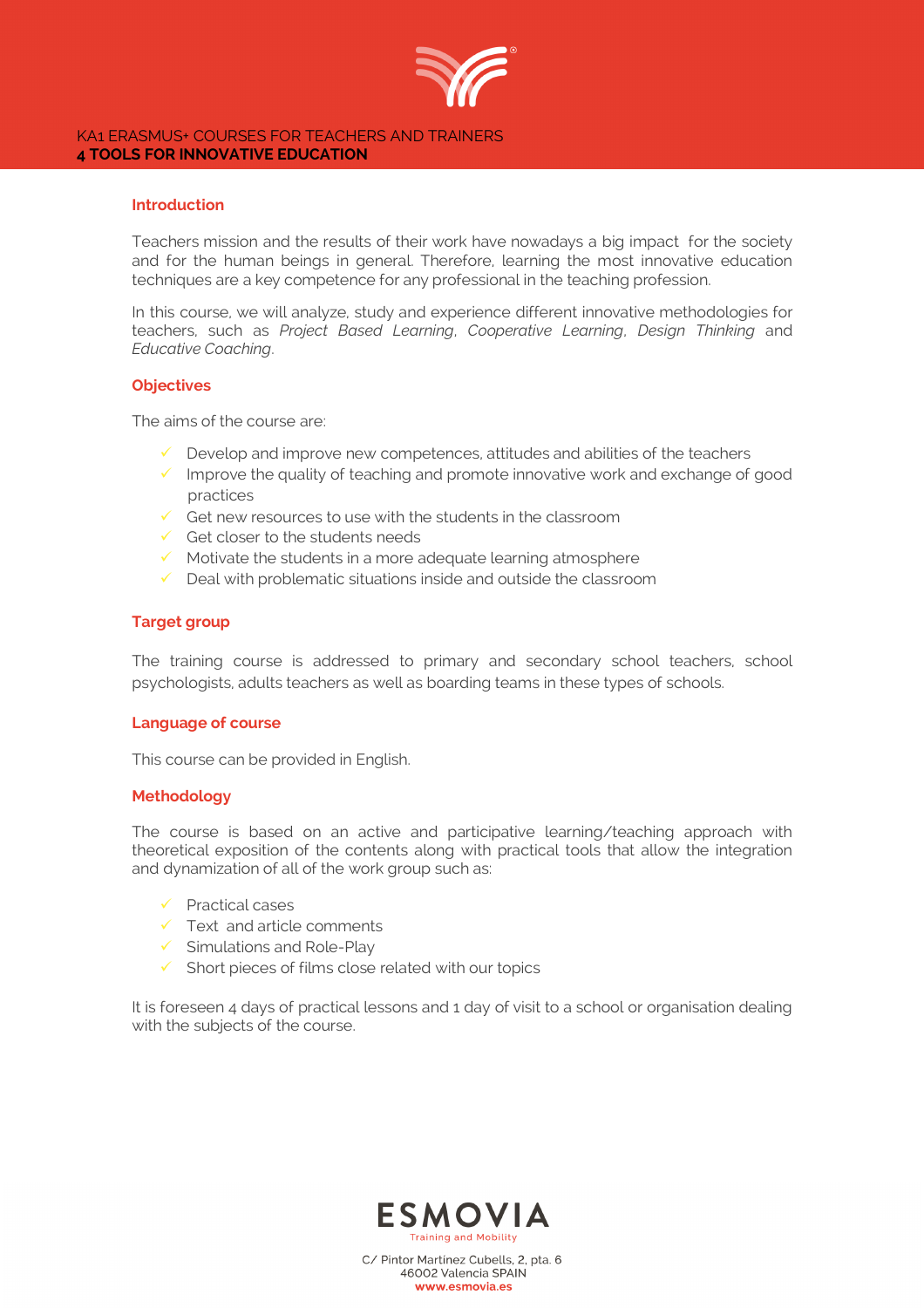

### KA1 ERASMUS+ COURSES FOR TEACHERS AND TRAINERS **4 TOOLS FOR INNOVATIVE EDUCATION**

#### **Programme**

## **Day 1 – 4 hours PBL (Project Based Learning)**

Project Based Learning is a methodology that allows the students to acquire knowledge and key competences demanded in XXI century thanks to the elaboration of projects in connection to real life problems.

## **Day 2 – 4 hours Cooperative Learning – Aronson Jigsaw puzzle approach**

Cooperative Learning is an active methodology where the students are the protagonists of the learning, working in groups to do the proposed works in a collaborative way.

### **Day 3 – 4 hours Design Thinking**

Design Thinking is a structured approach to generate and develop new ideas, projects or solving arguments in an innovative and creative way.

## **Day 4 – 4 hours Educative Coaching**

Educative Coaching is an active methodology based in the learning processes of *learning to learn*. The main goal is to give tools to the professional to succeed in dealing with the achievement of personal, academic and professional goals of their students.

## **Day 5 – 4 hours Practical session**

- **n** Visit a school in Valencia
- $\blacksquare$  Evaluation and certification
- **n** Farewell dinner



C/ Pintor Martínez Cubells, 2, pta. 6 46002 Valencia SPAIN www.esmovia.es